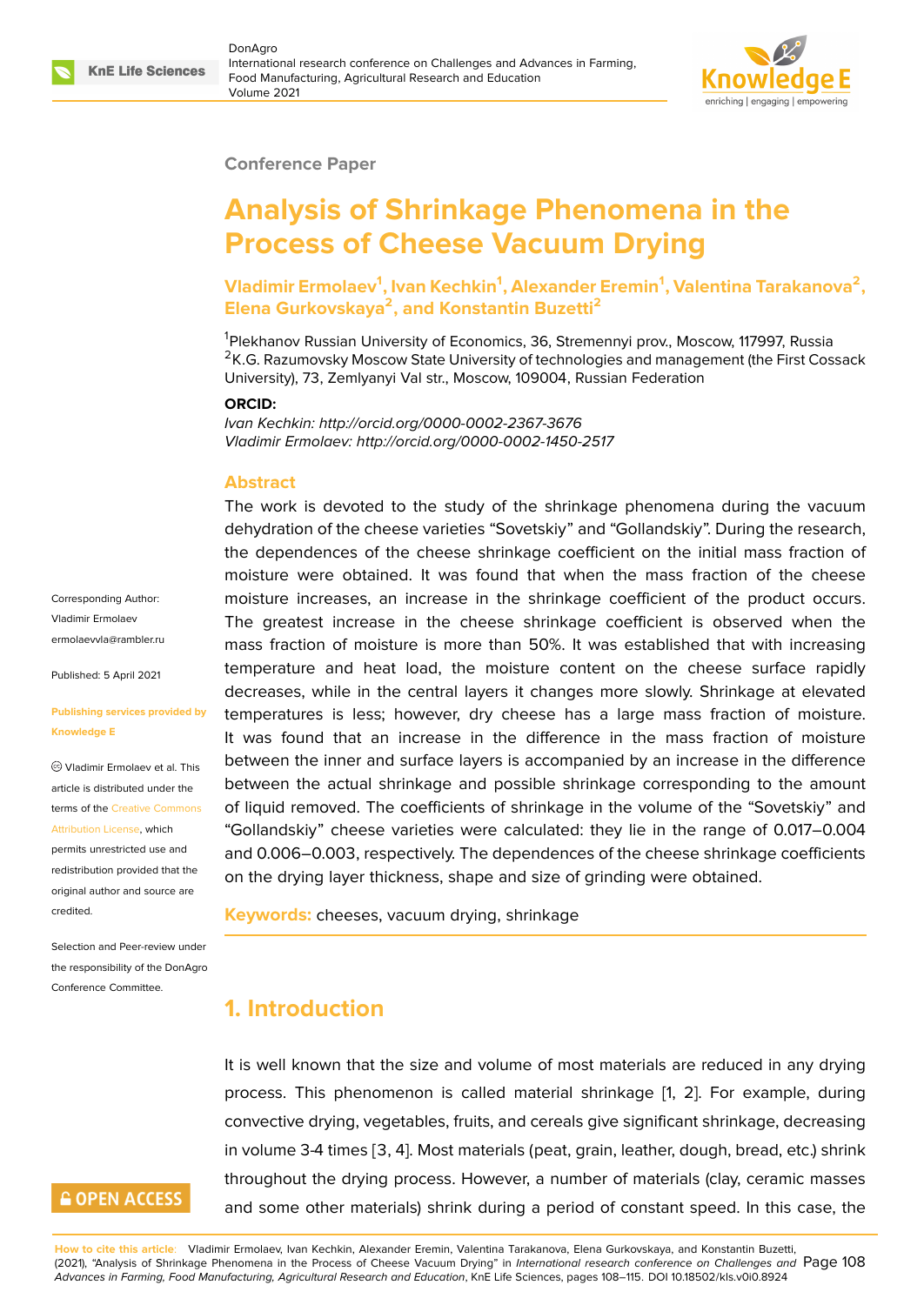shrinkage ceases at approximately critical moisture content if the gradient of moisture content inside the material is small. Other materials (wood, coal) shrink only in the period of falling speed; it starts at the critical moisture content [4, 5].

Particular interest presents the study of shrinkage processes during vacuum drying, which is one of the most promising technologies for d[e](#page-6-2)[hyd](#page-6-3)ration of food products vegetable, meat, dairy (including cheese).

# **2. Methods and Equipment**

The aim of this research was to study the process of vacuum drying on the effect of cheese shrinkage. The objects of research were cheeses of the following varieties: "Sovetskiy" and "Gollandskiy". The process of drying was carried out at a residual pressure of 2-3 kPa [6, 7].

Figure 1 shows a dependence graph of the cheese shrinkage coefficient on the initial mass fraction of moisture.



**Figure** 1: Dependence of the cheese shrinkage coefficient on the mass fraction of moisture

It is established that with an increase in the mass fraction of cheese moisture, an increase in shrinkage coefficients occurs. The greatest increase in the cheese shrinkage coefficient is observed when the mass fraction of moisture is more than 50%. A change in the mass fraction of cheese moisture from 40 to 50% leads to the shrinkage coefficient increase by 2.5%; from 50 to 60% - by 6.5%.

Figure 2 shows the dependence of the shrinkage coefficient on the initial mass fraction of cheese moisture in the drying process. According to the graphs presented in Fig. 2, the following dependence is established: when the mass fraction of cheese moisture i[nc](#page-2-0)reases, the shrinkage coefficient increases, as well.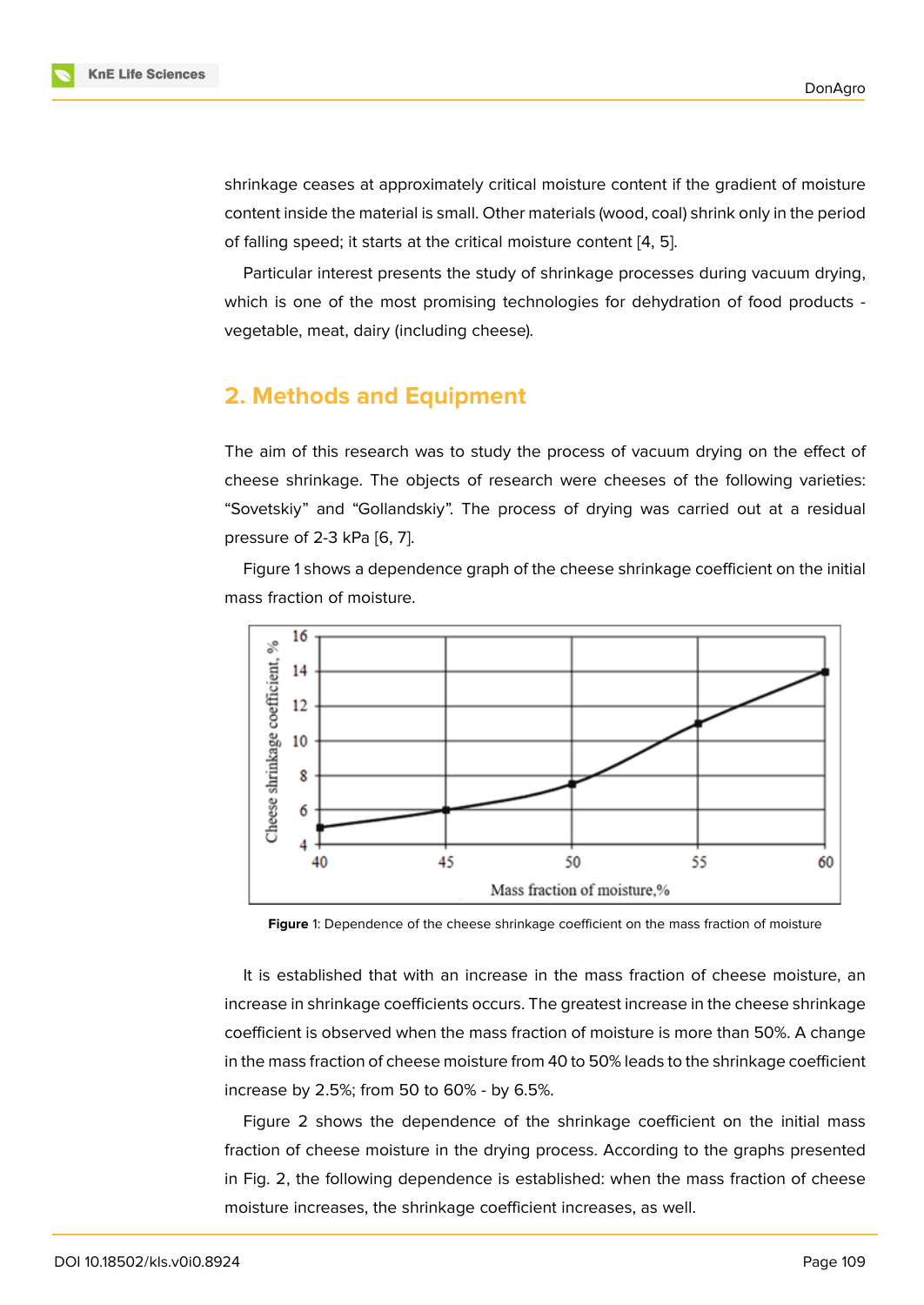

**Figure** 2: Dependence of cheese shrinkage coefficients on the initial mass fraction of moisture

<span id="page-2-0"></span>If the linear size of the material [8, 9] (length, width, height) is denoted by *l*, a mass fraction of moisture  $-$  by W, it can be written as [10]:

$$
l = l_0 \cdot (1 + \beta_l \cdot W), \tag{1}
$$

where  $l_0$  – linear size of the absolutely dry material;

 $\beta_l$  – coefficient of linear shrinkage that characterize the shrink rate of 1%,

that is  $\beta_l=\frac{1}{l_c}$  $rac{1}{l_0} \cdot \frac{dl}{dW}$  $\frac{di}{dW}$ .

Formula (1) is valid for relatively small gradients of moisture content inside the material. With a large moisture content gradient, the surface layers of the material will shrink faster than average ones do.

### **3. Results**

Table 1 shows the moisture content of the cheese varieties "Sovetskiy" and "Gollandskiy" by a layer thickness of 20 mm. The data of moisture content for the cheese layer thickness of 20mm was obtained at the required temperatures, heat loads and residual pressure of vacuum drying of the cheese.

|             | Moisture content, q of moisture /q of dry material |                   |                                    |                   |
|-------------|----------------------------------------------------|-------------------|------------------------------------|-------------------|
| Cheese      | reaching the first critical point                  |                   | reaching the second critical point |                   |
|             | Surface layers                                     | Center of a layer | Surface layers                     | Center of a layer |
| Sovetskiy   | $6 - 9$                                            | $20 - 24$         | $4 - 5$                            | $9 - 17$          |
| Gollandskiy | $6 - 8$                                            | $19 - 22$         | $4 - 5$                            | $7 - 12$          |

TABLE 1: Moisture content of cheeses by a layer thickness of 20 mm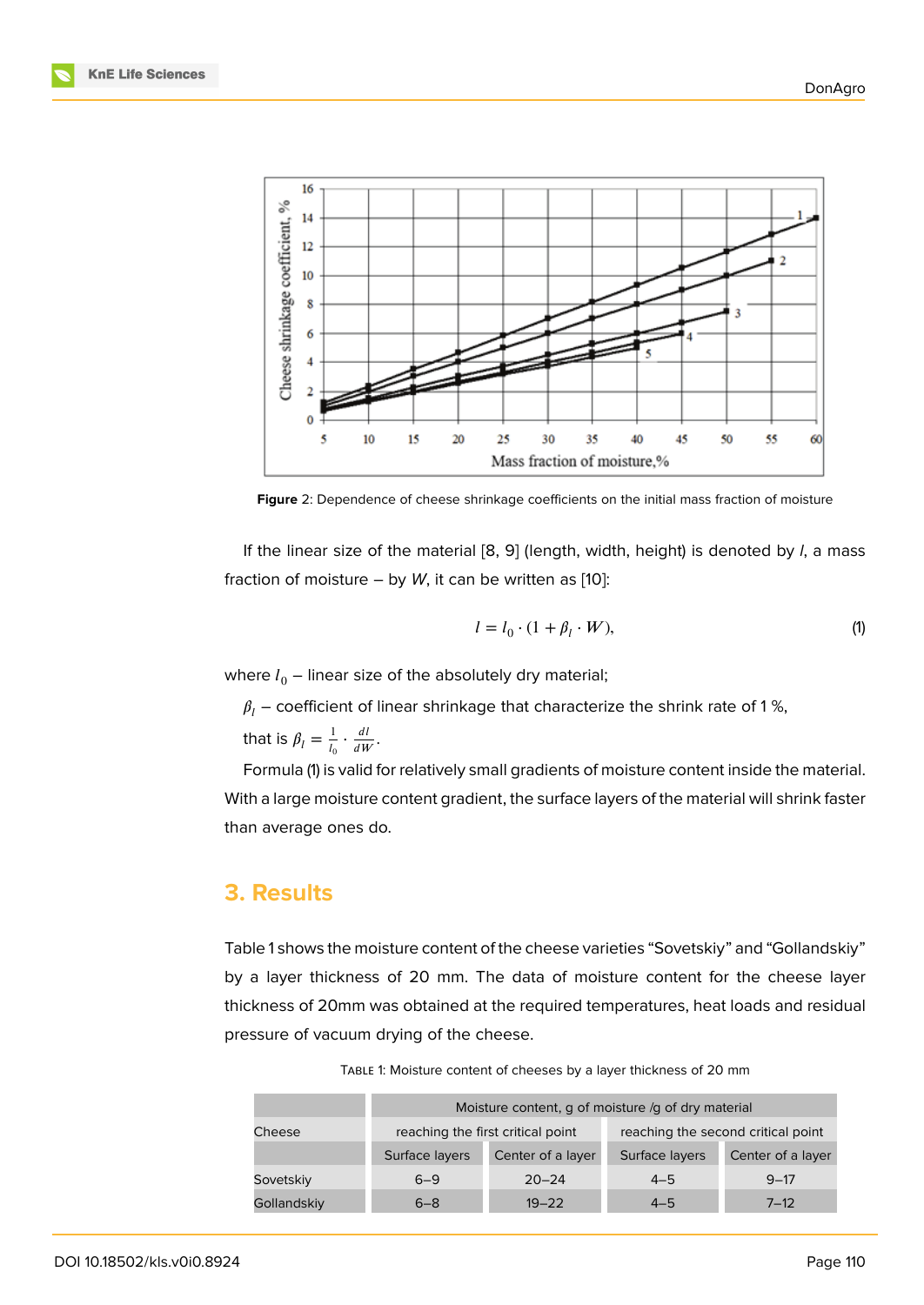As the temperature and heat load increase, the moisture content on the cheese surface rapidly decreases, while in the central layers it changes more slowly [11–13]. The surface layers, which affect the size of the material, tend to contract not proportionally to the average moisture content, but approximately proportionally to the moisture content on the surface. Therefore, starting from a certain moisture content (mass [fra](#page-7-0)[cti](#page-7-1)on of moisture), shrinkage is almost not observed (Figure 3).



**Figure** 3: Curves of shrinkage for cheese varieties "Sovetskiy" (1, 2) and "Gollandskiy" (3, 4): 1 – t=60 °С; q=5,52 kW/m<sup>2</sup>; P=2–3 kPa; 2 – t=80 °C; q=5,52 kW/m<sup>2</sup>; P=2–3 kPa; 3 – t=60 °C; q=7,36 kW/m<sup>2</sup>; P=2–3 kPa; 4 – t=80 °С; q=7,36 kW/m<sup>2</sup>; P=2–3 kPa

The shrinkage curves of cheeses "Sovetskiy" 1 and "Gollandskiy" 3 were obtained at the required drying temperature of 60°C [14, 15]. The shrinkage curves 2, 4 were obtained at temperatures above the required value (80°C). At a suspended drying temperature, the surface layers quickly dry. The central layers have an increased mass fraction of moisture. Shrinkage at elevated te[mp](#page-7-2)[era](#page-7-3)tures is less; however, dry cheese has a large mass fraction of moisture.

An increase in the drying temperature leads to a decrease in the shrinkage coefficient, which is explained by an increase in the gradient of moisture content inside the material. If there is a gradient of the mass fraction of moisture, the surface layers tend to contract more than the inside layers. However, the reduction of surface layers is impeded by internal ones, the mass fraction of moisture of which is greater than surface ones. As a result, the shrinkage of the surface layers is less than that which should have corresponded to the moisture removed from them. Therefore, an increase in the difference in the mass fraction of moisture between the inner and surface layers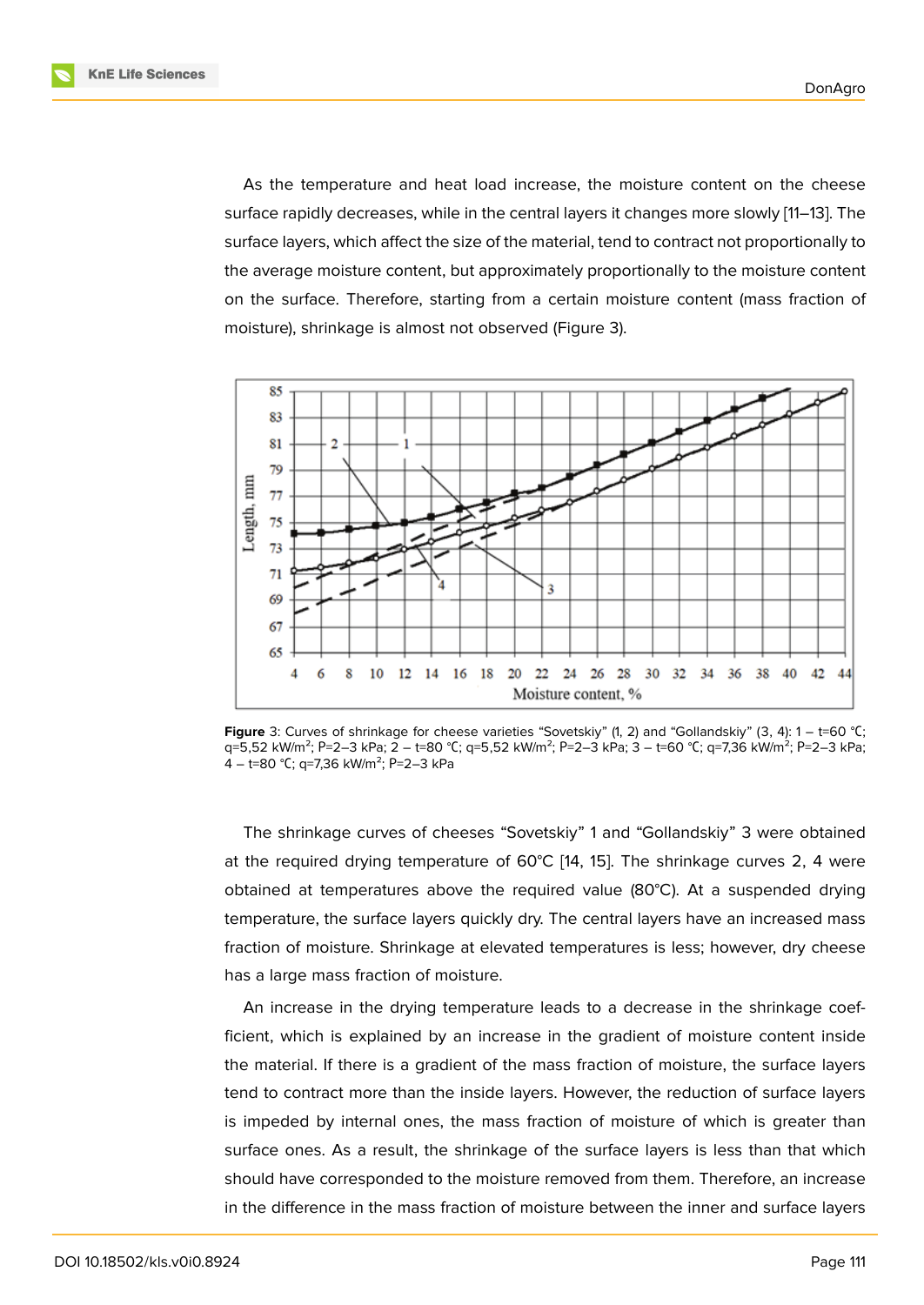is accompanied by an increase in the difference between the actual shrinkage and the possible shrinkage corresponding to the amount of liquid removed [16].

### **4. Discussion**

Thus, formula (1) is valid only for a small gradient of moisture content (mass fraction of moisture), when the moisture mass fraction  $u$  at any point in the cheese is approximately equal to the average mass fraction of moisture  $W(u \sim W)$ . A more rigorous writing of formula (1) was suggested by A.V. Lykov [2, 4]:

$$
l = l_0 \cdot (1 + \beta_l \cdot W). \tag{2}
$$

For most materials, the relationship bet[w](#page-6-1)[ee](#page-6-2)n body volume  $V$  and its moisture content is linear:

$$
V = V_0 \cdot (1 + \beta_V \cdot W),\tag{3}
$$

where  $B_V$  – the coefficient of volumetric shrinkage that is equal to the relative decrease in body volume with a change in moisture content by 1%,  $B_V = \frac{dV}{V_{\text{c}} \cdot d}$  $\frac{dV}{V_0 \cdot dW}$ ;

 $V_0$  – volume of the absolutely dry body.

A.V. Lykov proposed determining the coefficient  $B_V$  by two values  $V_1$  and  $V_2$  for mass fractions of moisture  $W_1$  and  $W_2$ , for example, before and after drying. Hence:

$$
V_1 = V_0 \cdot (1 + \beta_V \cdot W_1) \tag{4}
$$

$$
V_2 = V_0 \cdot (1 + \beta_V \cdot W_2). \tag{5}
$$

These equations can determine  $V_0$  and  $\beta_V.$  Denoting the relative (in relation to the initial volume) shrinkage by  $\delta$ , it is written as:

$$
\delta = \frac{V_1 - V_2}{V_1} \tag{6}
$$

then

$$
\beta_V = \frac{\delta}{(W_1 - W_2) - \delta \cdot W_1}.\tag{7}
$$

Table 2 shows the coefficients of volumetric shrinkage of cheese.

If the linear parameters of the cheeses vary from the mass fraction of moisture in relation (2), then we can find a simple relationship between  $\beta_V$  and  $\beta_l$ , as well as between  $\beta_l$  and  $\beta_S$ .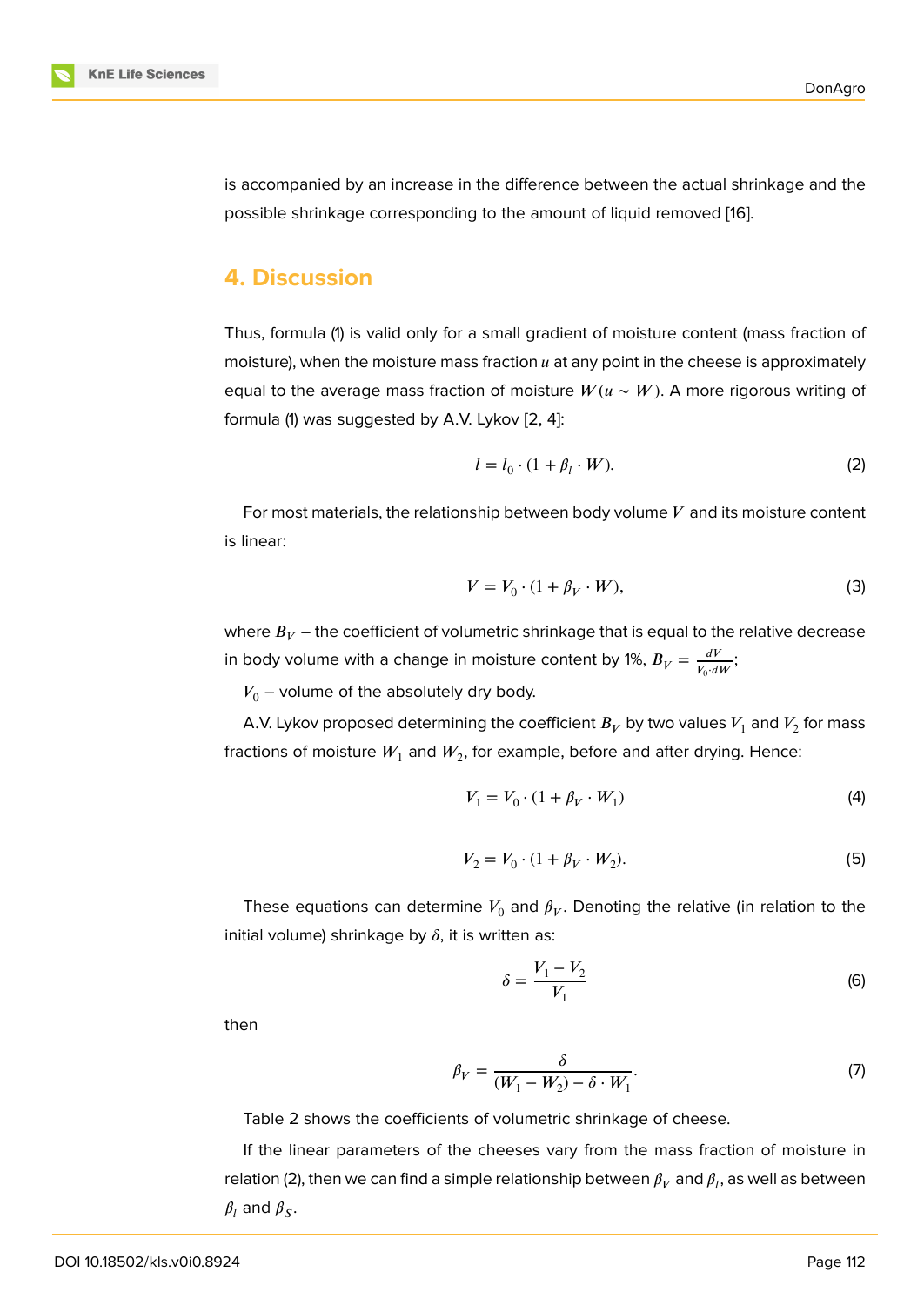| × |
|---|
|   |

| TABLE 2: Coefficients of volumetric cheese shrinkage |  |
|------------------------------------------------------|--|
|------------------------------------------------------|--|

| Cheese      | Coefficient of volumetric shrinkage $\beta_V$ |
|-------------|-----------------------------------------------|
| Sovetskiy   | $0.017 - 0.004$                               |
| Gollandskiy | $0.006 - 0.003$                               |

The area of the material sample is equal to multiplication of the product length  $l$  and its width  $L$  that is:

$$
S = l \cdot L = l_0 \cdot L_0 \cdot (1 + \beta_l \cdot W)^2 = S_0 \cdot (1 + \beta_l \cdot W)^2,
$$
 (8)

where  $S_0 = l_0 \cdot L_0$  — the area of the absolutely dry material.

When deriving the formula, it is assumed that the body is isotropic and shrinkage in length and width is the same. If  $(1+\beta_l\cdot W)^2;$  then it is as follows:

$$
S = S_0 \cdot (1 + 2 \cdot \beta_l \cdot W) = S_0 \cdot (1 + \beta_S \cdot W), \tag{9}
$$

where  $\beta_S = 2 \cdot \beta_l$  – the coefficient of area shrinkage equal to the doubled coefficient of linear shrinkage.

The area shrinkage coefficient can be determined by the formula:

$$
\beta_S = \frac{\delta_S}{(W_1 - W_2) - \delta_S \cdot W_1},\tag{10}
$$

where  $\delta_S = \frac{(S_2 - S_1)}{S_1}$  $\frac{1}{S_1}$  – relative area shrinkage.

The relationship between the volume of the material and the moisture content is written as follows:

$$
V = V_0 \cdot (1 + \beta_V \cdot W)^3. \tag{11}
$$

An approximate formula can be developed:

$$
V = V_0 \cdot (1 + 3 \cdot \beta_V \cdot W) = V_0 \cdot (1 + \beta_V \cdot W),
$$
 (12)

where  $\beta_V = 3 \cdot \beta_l$  – volumetric shrinkage coefficient that is equal to the tripled linear shrinkage coefficient.

## **5. Conclusion**

Thus, the dependences of the cheese shrinkage coefficients on the thickness of the drying layer, the shape and size of grinding are obtained. When the drying layer thickness is from 10 to 30 mm, the cheese shrinkage coefficient, depending on the shape and size of grinding, is from 3 to 14%. With an increase in the mass fraction of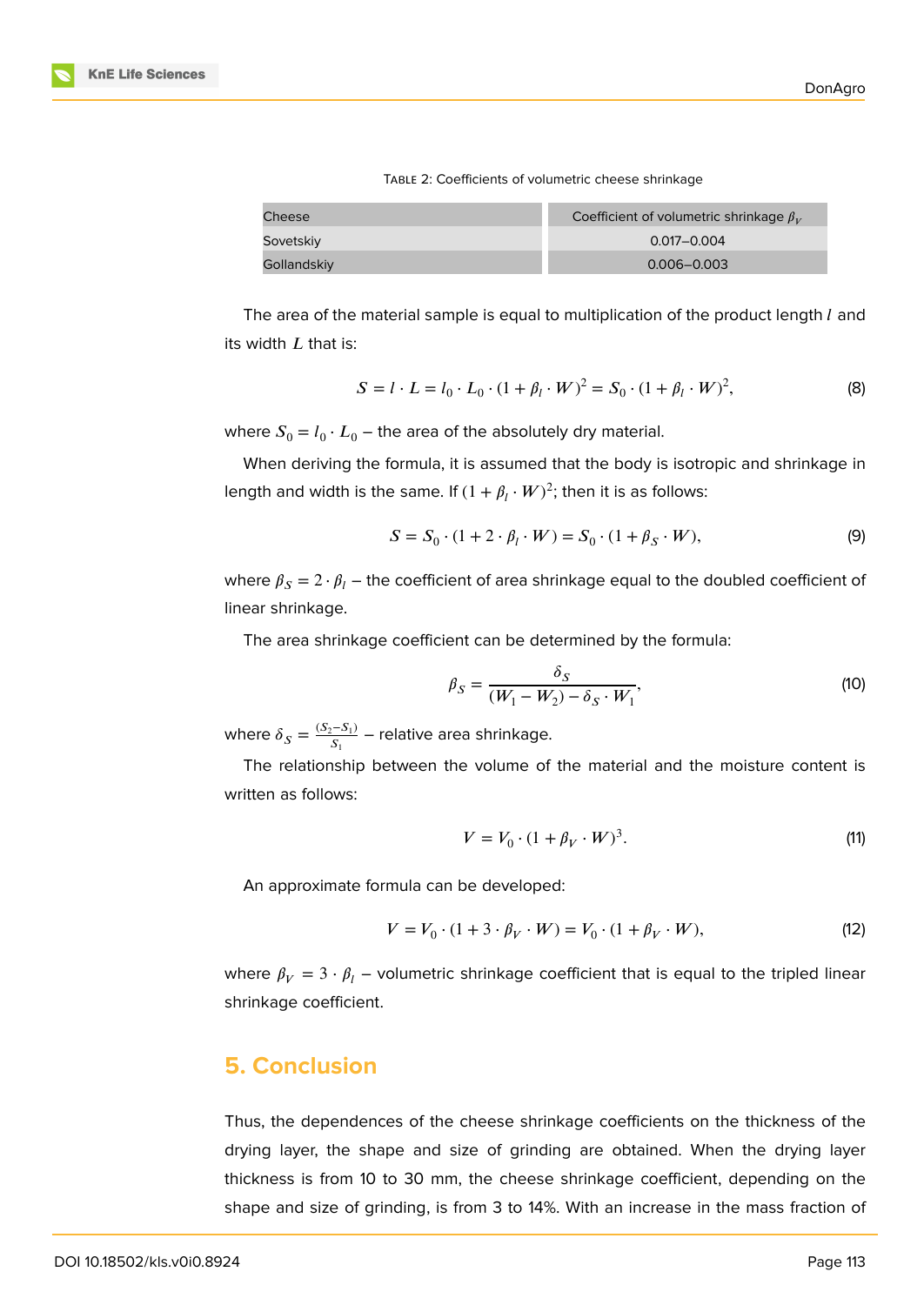moisture in cheese, an increase in shrinkage coefficients occurs. It is determined that the shrinkage of cheese in both periods of vacuum drying occurs evenly. With an increase in the drying temperature above the required volume, the shrinkage coefficient decreases, this is explained by an increase in the gradient of the mass fraction of moisture inside the material.

# **Conflict of Interest**

The authors have no conflict of interest to declare.

### **References**

- <span id="page-6-0"></span>[1] Lykov, A. V. (1968). *Theory of Drying.* Moscow: Energy.
- <span id="page-6-1"></span>[2] Lykov, A. V. (1956). *Heat and Mass Transfer in Drying Processes.* Moscow: Gosenergoizdat.
- [3] Filonenko, G. K., *et al*. (1971). *Drying of Edible Plant Materials.* Moscow: Food Industry.
- <span id="page-6-2"></span>[4] Lykov, M. V. (1970). *Drying in the Chemical Industry.* Moscow: Chemistry.
- <span id="page-6-3"></span>[5] . Lope, J., *et al*. (2017). Influence of Vacuum Drying Temperature on: Physico-chemical Composition and Antioxidant Properties of Murta Berries. *Journal of Food Process Engineering*, issue 5, pp. 12–816.
- [6] . Xie, L., *et al*. (2017). Far-Infrared Radiation Heating Assisted Pulsed Vacuum Drying (FIR-PVD) of Wolfberry (*Lycium barbarum* L.): Effects on Drying Kinetics and Quality Attributes. *Food and Bioproducts Processing*, vol. 23, issue 3, pp. 206-212.
- [7] . King, V. and Zall, R. (1989). Controlled Low-Temperature Vacuum Dehydration A New Approach for Low-Temperature and Low-Pressure Food Drying. *Journal of Food Science*, vol. 54, issue 6, pp. 1573–1579.
- <span id="page-6-4"></span>[8] . Devahastin, S., *et al*. (2004). Comparative Study of Low-Pressure Superheated Steam and Vacuum Drying of a Heat-Sensitive Material. *Drying Technology*, vol. 22, issue 8 pp. 1845–1867.
- <span id="page-6-5"></span>[9] . Yang, L. Q. (2019). Dry Sliding Behavior of a Tizr-Based Alloy Under Air and Vacuum Conditions. Journal of Materials Engineering and Performance, vol. 5, issue 28, pp. 3402-3412.
- [10] . Lope, J., *et al*. (2017). Influence of Vacuum Drying Temperature On: Physico-Chemical Composition and Antioxidant Properties of Murta Berries. *Journal of Food Process Engineering*, issue 4, pp. 102-115.